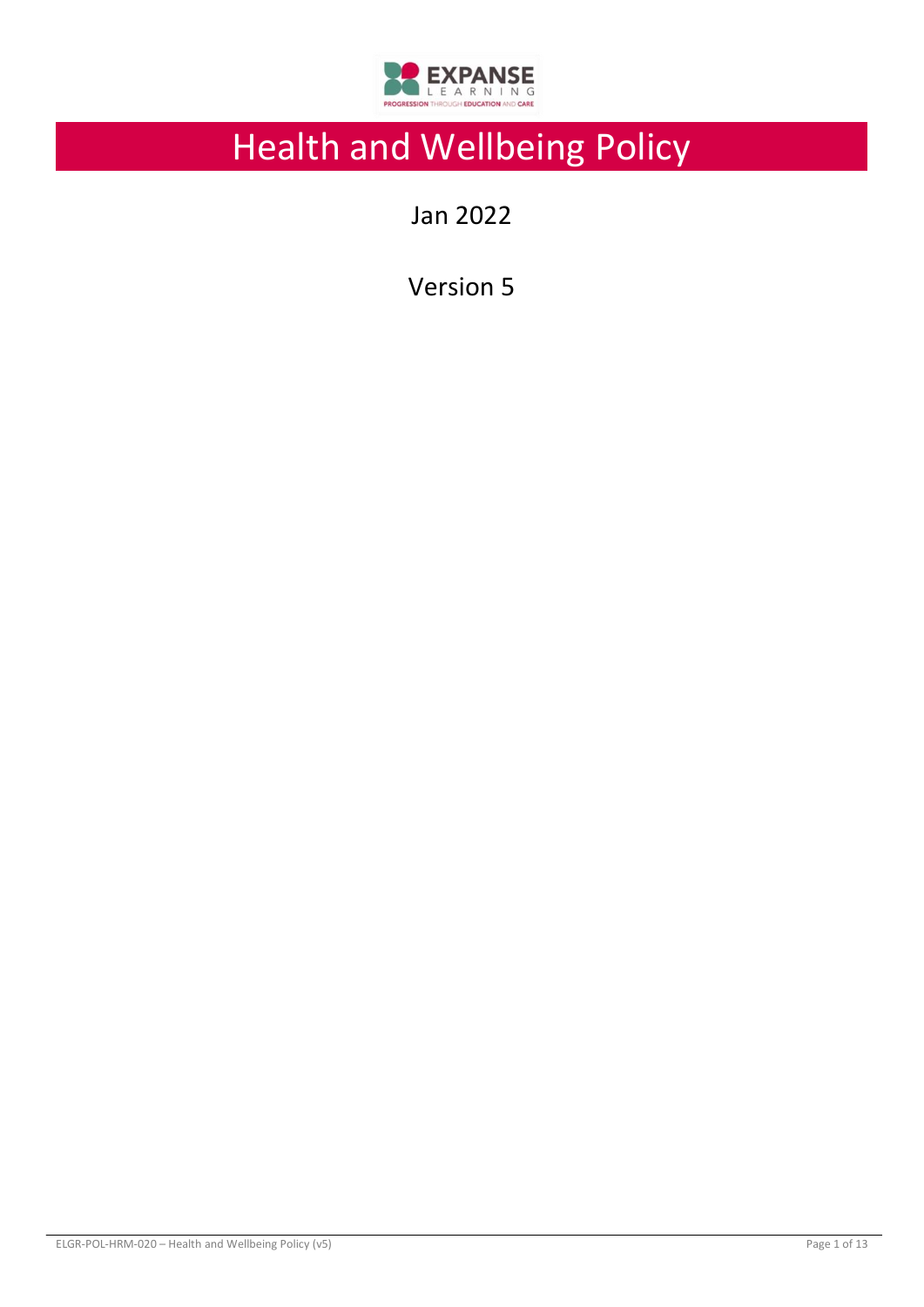# **1. Context**

For many, work is a major part of life. The Mental Health Foundation identified that workplaces with high levels of mental health and wellbeing are more productive. However, Mental Health.org.uk reports that: "Mental Health problems are a growing public health concern.

They are prevalent not just in the UK, but around the world.

- Mental health and behavioural problems (e.g., depression, anxiety) are reported to the be one of the main drivers of disability worldwide.
- o Major depression is thought to be the second leading cause of disability worldwide and a major contributor to the burden of suicide and ischemic heart disease.
- $\circ$  It is estimated that 1 in 6 people in the past week experienced a common mental health problem.

In terms of mental health at work, they state:

*"Working conditions and environment can have a huge impact on mental health and equally, someone's mental health can have a significant impact to perform well in their job."*

- $\circ$  1 in 6.8 people experience mental health problems in the workplace (14.7%).
- o Women in full-time employment are nearly twice as likely to have a common mental health problem as full-time employed men (19.8 % vs 10.9%).
- o Evidence suggests that 12.7% of all sickness absence days in the UK can be attributed to mental health conditions."

The World Health Organisation adopts a positive view of the term and defines mental health as

# *"a state of wellbeing in which every individual realises his or her own potential, can cope with the normal stresses of life, can work productively and be able to make a contribution to his or her community".*

This strategy recognises the impact of mental health and wellbeing issues within the workplace. Mental and physical health are completely entwined, our mental health has an impact on our physical health. It is however acknowledged that not all staff mental health issues translate into sickness with staff presenting for work when sickness absence would have been justified (presenteeism).

The Organisation already has in place support for staff with a mental health condition which includes:

- o Supported access to Counselling Service.
- o Returns to work from long-term absence are carefully managed, in line with the organisation's sickness absence procedure.
- o Referrals to Occupational Health Service for a mental health related absence, to ascertain whether any support/adjustments are required.
- o Analysis of key metrics such as sickness absence data, staff feedback, individual sickness absence cases illustrate that mental health issues are becoming a growing issue in the organisation which needs a strong and effective response.

It is recognised that mental health is a complex situation and often it is combination of various factors both work and home related. This often manifests itself in the sickness absence which is consistent with that detailed within other peers.

We recognise this as a concern, with one in four people likely to experience a mental health problem in their lifetime, thus a clear organisation wide focus on mental health and wellbeing will clearly benefit staff and in return our students.

We are committed to social, economic, and environmental well-being by:

- o Changing lives for the better by enabling people of all abilities to fulfil their potential.
- o Celebrating achievement in learning for people of all abilities.
- $\circ$  Fulfilling our commitment to equality and diversity and the rights of others.

Mental health and wellbeing can have an impact on the quality of life, ability to work and sickness levels at work. Good mental health and wellbeing can also be a protective factor for good health in general.

We committed to providing a working environment which actively promotes the positive health and wellbeing of all staff.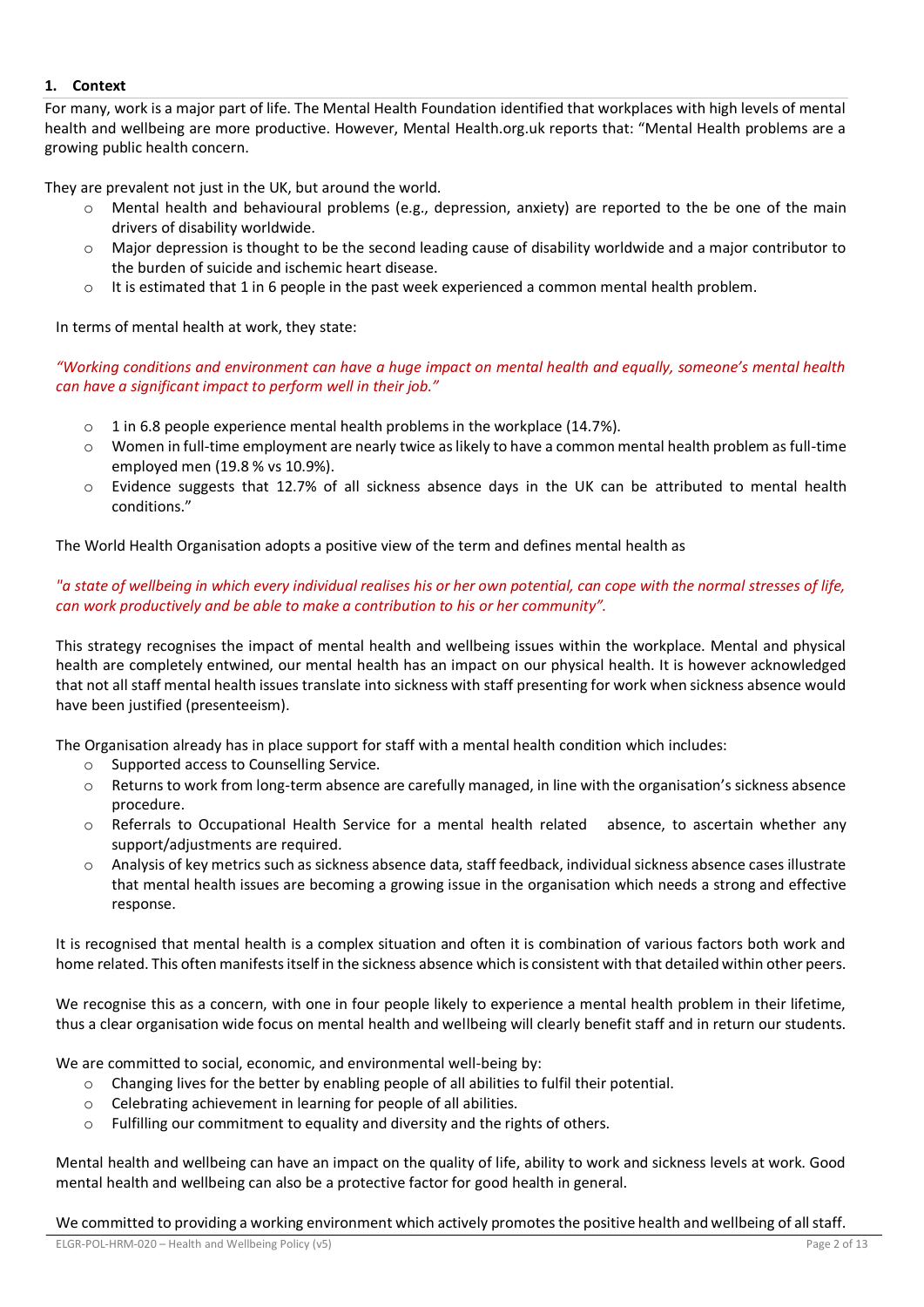Through strengthening our staff mental health and wellbeing we want to ensure that staff have a positive and supportive working environment.

This strategy sets the aspirational target that all our staff maintain a good mental health and wellbeing or if this is not possible, they feel supported to continue in their employment.

# **2. Scope**

This policy applies to all employees of Expanse Learning

This strategy focusses generally on staff, there is a clear focused strategy for students, the decision to develop a separate strategy reflect key nuances between the work and study environment. This strategy will focus on staff and the working environment. We recognise that staff are a valued resource, and their health and wellbeing is critical to the effective operations of the Organisation.

As a result of Covid-19 pandemic the Centre of Mental Health identified that:

*"At least 1 million more people in the UK will experience some kind of mental health difficulty as a result of COVID-19."*

Such impact on mental health and wellbeing stem from:

- o Fear and worry of contracting the virus
- o Illness as the direct impact and potential lasting impact from contracting the virus
- $\circ$  Bereavement dealing with the death of loved ones either from the virus or not being able to say a proper goodbye to loved ones with the number of restrictions that have been imposed to control the spread of the virus
- $\circ$  Impact of lockdown social isolation and restrictions placed on individual's abilities to see friends and family.

We acknowledge the impact of COVID-19 on staff's mental health and wellbeing for the considerable future, as we all learn to live and work with the virus and ongoing pandemic.

We recognise that staff can feel anxious and uncertain during these unprecedented times, and we have sought to increase our offer of support focusing specifically on mental health and wellbeing challenges.

The scope of this strategy is to further develop a practical, actionable approach that the organisation can implement to promote positive mental health and wellbeing in the workplace.

This strategy outlines the intentions of the organisation in the management and support of staff's mental health and well-being. Through strengthening our staff's mental health and wellbeing, we will ensure that our students have a positive and supportive learning experience. This strategy is underpinned by an action plan.

## 3. **Aims**

The key aims of the strategy are to:

- o Create a positive working environment that supports staff mental health and well-being, creating a culture of openness by lifting the stigma surrounding mental health.
- o Ensure that staff recognise and embraces that mental health and wellbeing is the responsibility of everyone.
- o Enhance the support available to staff and to increase awareness of and participation in wellbeing activities and initiatives.

We will achieve these aims by:

- o ensuring mental health and wellbeing are a strategic priority.
- $\circ$  highlighting the importance of positive mental health and wellbeing and how to maintain it.
- $\circ$  tackling the stigma associated with having or discussing poor mental health; encouraging open conversations about mental health and wellbeing and the support that is available when staff are struggling.
- o demonstrating our commitment to investing in mental health and well-being through the implementation of key activities and initiatives.
- o ensuring staff are appropriately trained to understand mental health and wellbeing issues; to offer support and guidance and to signpost staff as appropriate.
- $\circ$  ensuring all sites are a healthy and safe place to work and promote mental and physical wellbeing.
- $\circ$  considering the impact of other policies on staff mental health and wellbeing and look to provide support accordingly.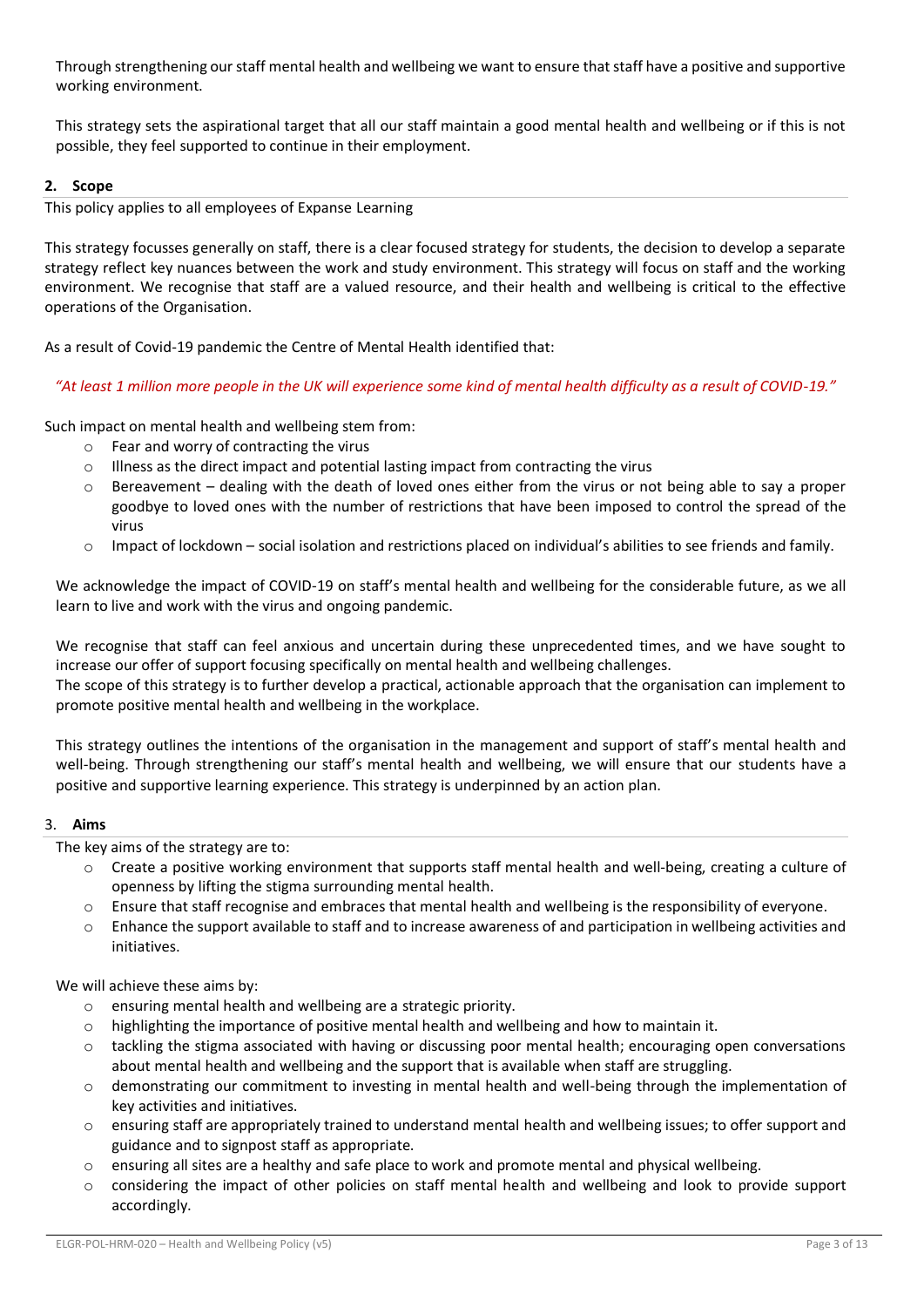# **4. Standards**

Achievement of the strategy is underpinned by 6 mental health standards as set out in 'Thriving at Work' (2017) review including - (additional 4 standards that public sector organisations and companies with 500+ staff, should consider).

- a) Produce, implement, and communicate a mental health at work plan that promotes good mental health of all staff and outlines the support available for those who may need it.
- b) Develop mental health awareness among staff by making information, tools and support accessible.
- c) Encourage open conversations about mental health and the support available when staff are struggling, during the recruitment process and at regular intervals throughout employment, offer appropriate workplace adjustments to employees who require them.
- d) Provide staff with good working conditions and ensure they have a healthy work life balance and opportunities for development.
- e) Promote effective people management to ensure all staff have a regular conversation about their health and wellbeing with their line manager and train and support line managers in effective management practices.
- f) Routinely monitor staff mental health and wellbeing by understanding available data, talking to employees, and understanding risk factors.
- g) Increase transparency and accountability through internal and external reporting, to include a leadership commitment and outline of the organisation's approach to mental health.
- h) Demonstrate accountability by nominating a health and wellbeing lead at Senior Leadership level, with clear reporting duties and responsibilities.
- i) Improve the disclosure process to encourage openness of declaring of Mental Health history/diagnosis during recruitment and throughout, ensuring staff are aware of why the information is needed and make sure the right support is in place to facilitate a good employer response following disclosure.
- j) Ensure provision of tailored in-house mental health support and signposting to clinical help, including digital support, employer-purchased Occupational Health or Employee Assistance Programmes, or NHS services, amongst other sources of support.

To further contextualise our strategy, we will continue to communicate with staff on key actions utilising the criteria below, building on work that has been undertaken reinforcing that the strategy is collective activities and not completed in days, but often taking years to achieve.

## 5. **Health**

*Physical health: wellbeing benefits, health insurance protection, managing disability, occupational health support, health checks.*

*Physical safety - Safe working practices, safe equipment, personal safety training.*

*Mental health - Stress management, risk assessments, managing mental ill health, occupational health support.*

## 6. **Good work**

*Working environment - Ergonomically designed working areas, open and inclusive culture.*

*Management - Effective people management policies, training for line managers, sickness absence management.*

*Work demands - Job design, job roles, workload, working hours, job satisfaction, work-life balance.*

*Change management - Communication, involvement.*

*Pay and reward - Fair and transparent remuneration practices, non-financial recognition.*

## 7. **Values/Principles**

*Leadership - Values-based leadership, clear mission and objectives, health and wellbeing strategy, corporate governance, building trust.*

*Ethical standards - Dignity at work, corporate social responsibility, community investment, volunteering.*

*Inclusion and diversity - Valuing difference, cultural engagement, training for employees and managers.*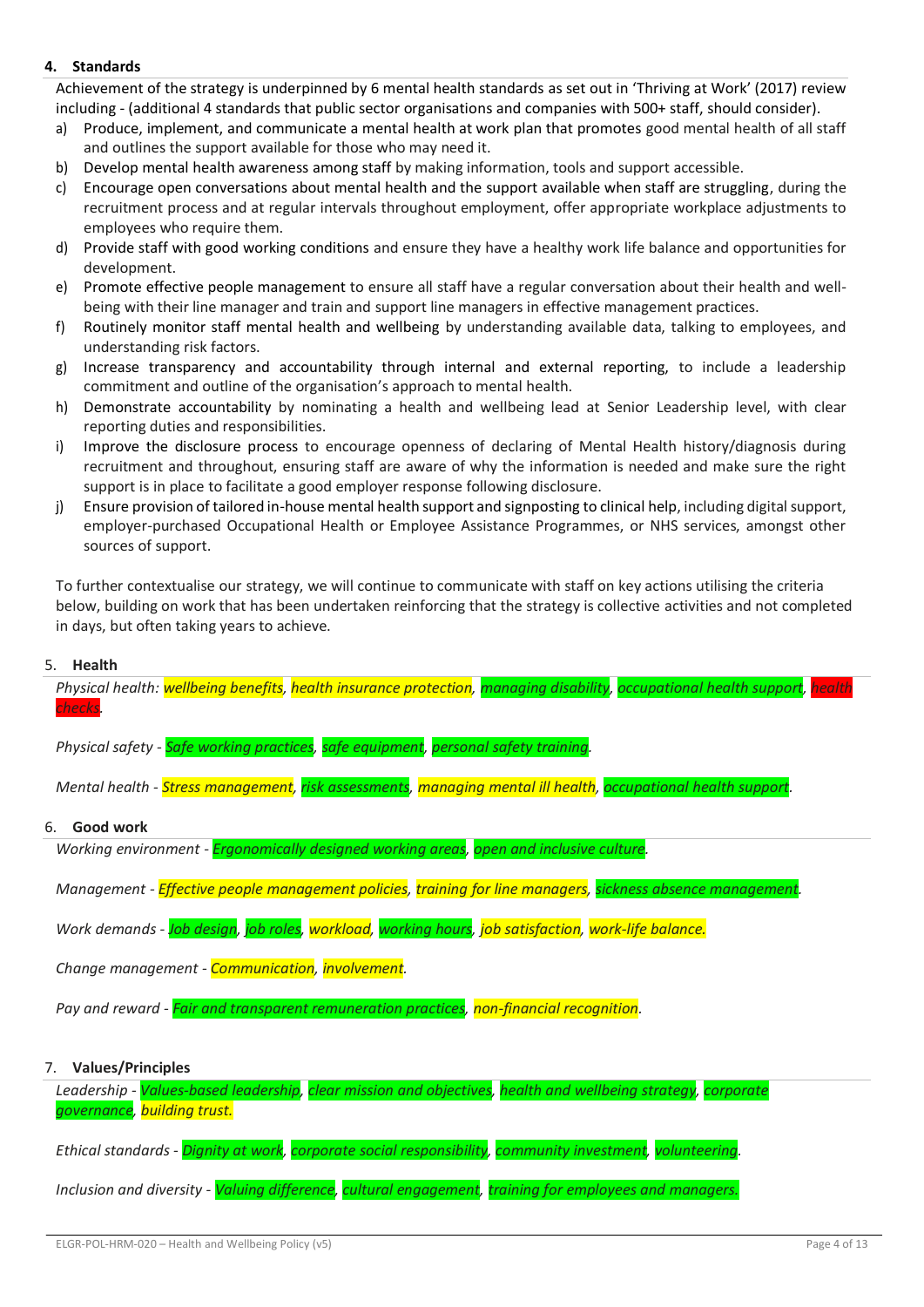## 8. **Collective/Social**

*Employee voice - Communication, genuine dialogue, involvement in decision making.*

*Positive relationships - teamworking, healthy relationships with peers and managers, dignity, and respect.*

#### 9. **Personal growth**

*Career development - Mentoring, coaching, performance management, performance development plans, skills utilisation, succession planning.*

*Emotional - Positive relationships, personal resilience training, financial wellbeing.*

*Creativity - Open and collaborative culture.*

#### 10. **Good lifestyle choices**

*Physical activity - Walking clubs, lunchtime yoga, charity walks.*

*Healthy eating - Recipe clubs*

#### 11. **Financial wellbeing**

*Fair pay and benefit policies - Pay rates above the statutory National Minimum/Living Wage, flexible benefits scheme, Pension scheme.*

*Employee financial support- Employee assistance programme offering debt counselling, signposting to external sources of free advice (for example, Citizens Advice), access to independent financial advisers.*

All these standards inform our action plan in demonstrating how we are supporting good mental health in the workplace.

#### **12. Responsibilities**

This strategy confirms our commitment to staff mental health and wellbeing.

The Board and Governors will seek to monitor and evaluate the effectiveness of this strategy.

Leaders are responsible for providing a safe and healthy environment for all employees at work ensuring that there are safe systems of work to safeguard employees' health and wellbeing and understand that the organisation is accountable for the staff health and wellbeing. They need to ensure that they have a strong understanding of mental health and wellbeing issues and ensure that there is a positive and proactive approach to support staff mental health and wellbeing.

Leaders are responsible for engaging with staff to promote and enhance mental health and wellbeing by ensuring that they risk assess workplace stress and implement necessary control measures to prevent harmful stress and consider appropriate support mechanisms.

By ensuring that recruitment is effective, relevant, and purposeful staff development and training and supported to create a culture where should problems arise, they are quickly identified, and solutions considered against an individual's needs.

Heads should ensure that they implement the monitoring of workloads in relation to health and work and should a member of staff be absent that the organisation return to work process is followed.

Staff are responsible for engaging with management to work together to enhance employee wellbeing by ensuring that stress and ill health are reported to management as early as possible.

Staff should ensure that they develop and maintain a working environment which is supportive of individuals mental health and wellbeing and engage with training and development opportunities.

Staff must ensure that they are clear on their responsibilities and the guidelines in place for students as set out in student policies and mapped to individual education, health, and care plans.

#### **13. Partnership and Engagement**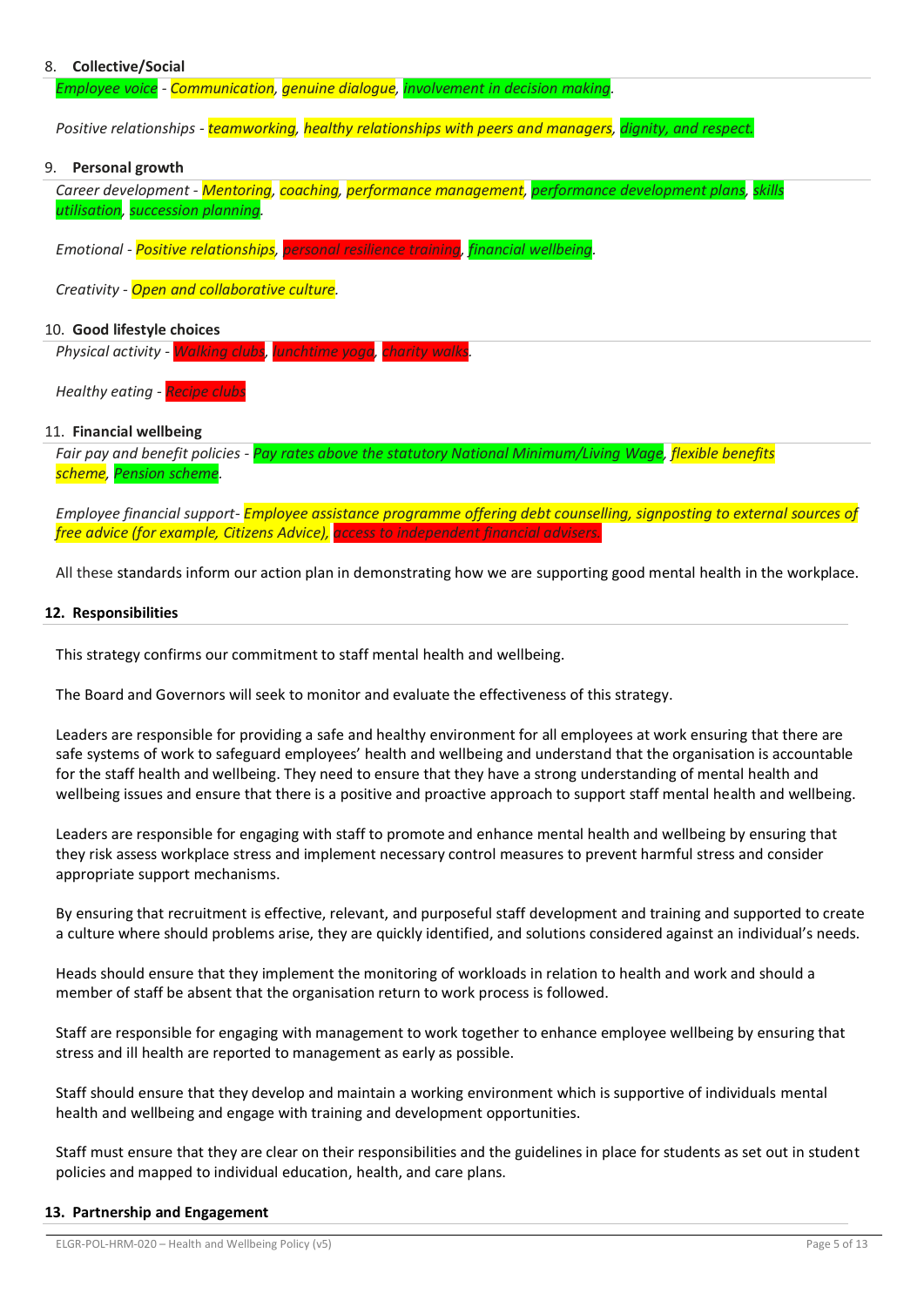We actively support and encourage staff to collaborate with students and external groups and networks and recognise the key role they play in promoting and supporting mental health and wellbeing across the organisation.

#### **14. Monitoring & Review**

The Board and Governors will receive regular updates which will enable them to evaluate the effectiveness of this strategy and the action plan.

Leaders will monitor the objectives and impact of this strategy and ensure that appropriate actions are taken to fulfil our responsibilities under legislation and that all aspects of staff mental health and wellbeing are monitored, and actions are taken to address areas for improvement.

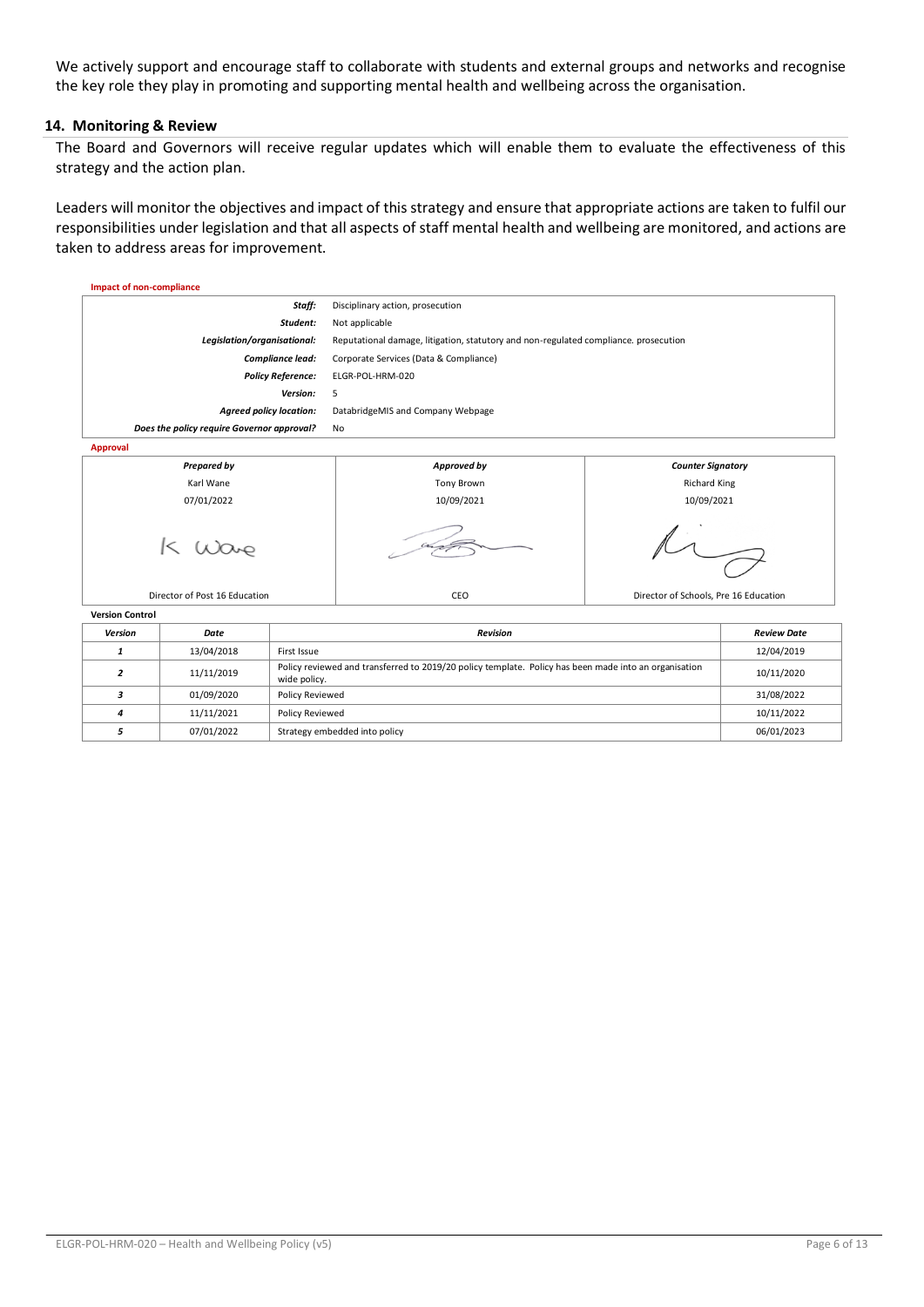#### **Develop and implement whole organisation approach to staff mental health and wellbeing**

| Aim                                                                              | <b>Actions</b>                                                                                                | <b>Summary of Progress</b>                                       | Reference                                            | Impact                                                                            |
|----------------------------------------------------------------------------------|---------------------------------------------------------------------------------------------------------------|------------------------------------------------------------------|------------------------------------------------------|-----------------------------------------------------------------------------------|
|                                                                                  |                                                                                                               |                                                                  |                                                      |                                                                                   |
| For the strategy to be successful, we                                            | mprove the organisation approach through the development/enhancement of working                               | Whole organisation strategy has been shared with staff policy    | Produce and implement and                            | Improved awareness of the extent and range of investments made on mental          |
| need to embed and reinforce the right                                            | practices and policies to support greater options around flexible working and thus                            | has been published, has been communicated to staff and is        | communicate health and                               | health and wellbeing resources, support, initiatives, and activities.             |
| culture across the organisation and to                                           | positively impact on staff health and wellbeing.                                                              | available for staff on the intranet.                             | wellbeing strategy                                   | Level of staff engagement with communications, events, and resources.             |
| do this, there needs to be clear lines of                                        |                                                                                                               |                                                                  |                                                      |                                                                                   |
| ownership and responsibility, as well as                                         | Senior leaders and Heads to integrate good mental health and wellbeing practices.                             | Remote Working policy has been published and will be             | Develop mental health                                | Level of staff engagement with mental health and wellbeing action plans.          |
| the right mechanisms to report on                                                |                                                                                                               | communicated to staff available for staff on the newly created   | awareness among                                      | Effectiveness of the mental health and wellbeing champion's network.              |
| actions and measure their impact.                                                | Senior leaders and Heads to include appropriate actions and measures in their annual                          | intranet.                                                        | employees.                                           |                                                                                   |
|                                                                                  | strategic plans, and to ensure these are systematically monitored.                                            |                                                                  |                                                      | Responses to staff engagement survey questions.                                   |
| This will help to actively encourage the<br>consideration of staff mental health | Support the recruitment of local mental health and wellbeing champions.                                       | Held first Expanse Mental Health and Wellbeing Day.              | Encourage open                                       | Heads will have the knowledge to support their staff and discuss mental health    |
| and wellbeing across all areas of the                                            | Gain insight and feedback on the implementation and effectiveness of this strategy.                           | All staff online have access to NOS mental health awareness      | conversations about mental<br>health and the support | and wellbeing within team and individual staff meetings                           |
| organisation in an integrated manner.                                            |                                                                                                               | training.                                                        | available when employees                             |                                                                                   |
|                                                                                  | Review resource allocation and investment in mental health and wellbeing and                                  |                                                                  | are struggling.                                      | Staff will develop their knowledge of what good mental health is and how they can |
|                                                                                  | wellbeing support.                                                                                            | Staff Holidays increased significantly to reduce impact of full  |                                                      | support themselves, colleagues, and students.                                     |
|                                                                                  |                                                                                                               | time working                                                     |                                                      |                                                                                   |
|                                                                                  | Encourage heads to include regular positive mental health and wellbeing discussions in                        |                                                                  |                                                      |                                                                                   |
|                                                                                  | their team updates                                                                                            | Staff Pay infrastructure fully reviewed and spinal system allied |                                                      |                                                                                   |
|                                                                                  |                                                                                                               | to Teaching Payscales introduced increasing pay and providing    |                                                      |                                                                                   |
|                                                                                  | Mental Health and Wellbeing strategy is in place and objectives for 2021/22.                                  | progression opportunities.                                       |                                                      |                                                                                   |
|                                                                                  |                                                                                                               |                                                                  |                                                      |                                                                                   |
|                                                                                  | Hold 2nd Mental Health and Wellbeing Day.                                                                     | Staff roles and responsibilities fully reviewed and additional   |                                                      |                                                                                   |
|                                                                                  |                                                                                                               | staff posts recruited to ensure ratios improved and specialist   |                                                      |                                                                                   |
|                                                                                  | Monitor trends annually within cohorts of staff to determine the effectiveness of<br>different interventions. | posts recruited to reduce some role workloads.                   |                                                      |                                                                                   |
|                                                                                  |                                                                                                               | Bespoke mental health training for heads being sourced.          |                                                      |                                                                                   |
|                                                                                  | Monitor and track progress against key data relating to the wellbeing of staff.                               |                                                                  |                                                      |                                                                                   |
|                                                                                  |                                                                                                               | Matrix Standard achieved with focus on staff terms and           |                                                      |                                                                                   |
|                                                                                  | Improve staff awareness of and engagement with institutional dashboards that provide                          | conditions a central focus                                       |                                                      |                                                                                   |
|                                                                                  | insight into mental health and wellbeing data.                                                                |                                                                  |                                                      |                                                                                   |
|                                                                                  |                                                                                                               | BUPA subsidised Health insurance sourced and presented to        |                                                      |                                                                                   |
|                                                                                  | All heads to complete face to face training on managing mental health in the workplace                        | and currently being consulted with staff.                        |                                                      |                                                                                   |
|                                                                                  |                                                                                                               |                                                                  |                                                      |                                                                                   |
|                                                                                  |                                                                                                               | Audit of organisation physical working environment completed,    |                                                      |                                                                                   |
|                                                                                  |                                                                                                               | and improvements made.                                           |                                                      |                                                                                   |
|                                                                                  |                                                                                                               | New site, site facilities developed and in development site      |                                                      |                                                                                   |
|                                                                                  |                                                                                                               | improvements completed across the organisation                   |                                                      |                                                                                   |
|                                                                                  |                                                                                                               |                                                                  |                                                      |                                                                                   |
|                                                                                  |                                                                                                               |                                                                  |                                                      |                                                                                   |
|                                                                                  |                                                                                                               |                                                                  |                                                      |                                                                                   |
|                                                                                  |                                                                                                               |                                                                  |                                                      |                                                                                   |
|                                                                                  |                                                                                                               |                                                                  |                                                      |                                                                                   |
|                                                                                  |                                                                                                               |                                                                  |                                                      |                                                                                   |
|                                                                                  |                                                                                                               |                                                                  |                                                      |                                                                                   |
|                                                                                  |                                                                                                               |                                                                  |                                                      |                                                                                   |
|                                                                                  |                                                                                                               |                                                                  |                                                      |                                                                                   |
|                                                                                  |                                                                                                               |                                                                  |                                                      |                                                                                   |
|                                                                                  |                                                                                                               |                                                                  |                                                      |                                                                                   |
|                                                                                  |                                                                                                               |                                                                  |                                                      |                                                                                   |
|                                                                                  |                                                                                                               |                                                                  |                                                      |                                                                                   |
|                                                                                  |                                                                                                               |                                                                  |                                                      |                                                                                   |
|                                                                                  |                                                                                                               |                                                                  |                                                      |                                                                                   |
|                                                                                  |                                                                                                               |                                                                  |                                                      |                                                                                   |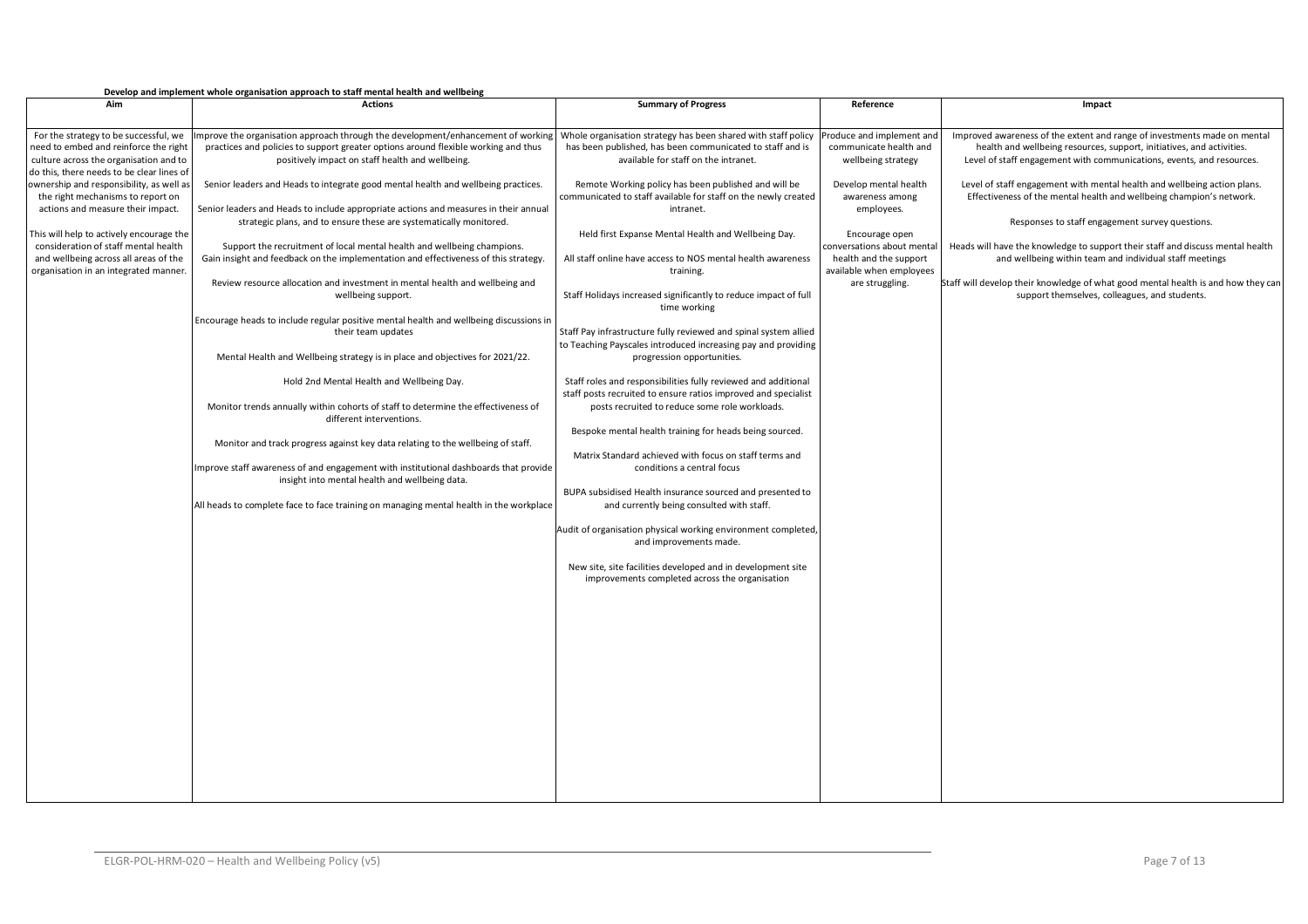#### **Prevention: encourage ownership of positive mental health and wellbeing behaviours**

| Equip staff with the skills and sense of<br>belonging that promotes positive                                   | Senior leaders to consider the impact of existing and additional policies/practices on<br>staff mental health and wellbeing and provide support accordingly. | Induction and Probationary process reviewed and updated to<br>Onboard                                                             | Provide employees with<br>good working conditions. | Satisfaction levels with working environment and technologies.                                                                                                                                                               |
|----------------------------------------------------------------------------------------------------------------|--------------------------------------------------------------------------------------------------------------------------------------------------------------|-----------------------------------------------------------------------------------------------------------------------------------|----------------------------------------------------|------------------------------------------------------------------------------------------------------------------------------------------------------------------------------------------------------------------------------|
| mental health and wellbeing<br>behaviours and an inclusive culture.                                            | To review the induction and probationary process to encourage discussions around                                                                             | Staff Survey completed                                                                                                            | Promote effective people                           | Data for staff engaging regularly with initiatives and resources that promote<br>positive mental health and wellbeing.                                                                                                       |
| Foster a sense of self-care and positive                                                                       | wellbeing and ensure staff feel supported                                                                                                                    | (re-issued March, the survey will use the same questions as so<br>that we will be able to draw out comparative data which will be | management.                                        | Staff access and use levels of mental health and wellbeing resources.                                                                                                                                                        |
| mental health and wellbeing                                                                                    | Continue to survey staff on how policy change, terms and conditions and feedback is                                                                          | reported across organisation and use to inform future                                                                             | Routinely monitor employee                         |                                                                                                                                                                                                                              |
| behaviours to support strategy.                                                                                | impacting.                                                                                                                                                   | planning).                                                                                                                        | mental health and wellbeing.                       | Use of stress risk assessments, absence management plans and staff working<br>days.                                                                                                                                          |
| Create a working environment that is<br>inclusive, accessible and promotes a<br>sense of belonging and feeling | Sign up to the Department for Education (DfE) Wellbeing Charter when released<br>(February 2022)                                                             | Matrix Standard achieved with focus on staff terms and<br>conditions a central focus.                                             |                                                    | Engagement levels with peer support and mentoring activities to support<br>mental health and wellbeing.                                                                                                                      |
| connected with others.                                                                                         | Investigate Silver Award for Better Health at Work Award                                                                                                     | Staff roles and responsibilities fully reviewed and additional<br>staff posts recruited to ensure ratios improved and specialist  |                                                    | Through completion of the DFE Education and Wellbeing Charter assessment                                                                                                                                                     |
|                                                                                                                | Review staff physical working environments to identify what improvements can be<br>made                                                                      | posts recruited to reduce some role workload.                                                                                     |                                                    | will allow us to look at what we have already achieved and assess where they<br>may be gaps and what we need to continue to do to ensure that we are<br>continually improving and developing support for staff and students. |
|                                                                                                                | Promote and measure initiatives, training, and resources to raise awareness of support                                                                       |                                                                                                                                   |                                                    |                                                                                                                                                                                                                              |
|                                                                                                                | available to develop positive mental health and wellbeing behaviours                                                                                         |                                                                                                                                   |                                                    | Achieving Better Health at Work Award - silver will demonstrate to staff,<br>students, and partners that the organisation is committed to mental health and                                                                  |
|                                                                                                                | Ensure staff can access relevant information and gain the necessary skills to make<br>informed choices and manage their own mental health and wellbeing      |                                                                                                                                   |                                                    | wellbeing and encourage more staff to want to work with us and students to<br>learn.                                                                                                                                         |
|                                                                                                                | Provide training and guidance to staff and line Heads to ensure a common<br>understanding of stress.                                                         |                                                                                                                                   |                                                    |                                                                                                                                                                                                                              |
|                                                                                                                |                                                                                                                                                              |                                                                                                                                   |                                                    |                                                                                                                                                                                                                              |
|                                                                                                                |                                                                                                                                                              |                                                                                                                                   |                                                    |                                                                                                                                                                                                                              |
|                                                                                                                |                                                                                                                                                              |                                                                                                                                   |                                                    |                                                                                                                                                                                                                              |
|                                                                                                                |                                                                                                                                                              |                                                                                                                                   |                                                    |                                                                                                                                                                                                                              |
|                                                                                                                |                                                                                                                                                              |                                                                                                                                   |                                                    |                                                                                                                                                                                                                              |
|                                                                                                                |                                                                                                                                                              |                                                                                                                                   |                                                    |                                                                                                                                                                                                                              |
|                                                                                                                |                                                                                                                                                              |                                                                                                                                   |                                                    |                                                                                                                                                                                                                              |
|                                                                                                                |                                                                                                                                                              |                                                                                                                                   |                                                    |                                                                                                                                                                                                                              |
|                                                                                                                |                                                                                                                                                              |                                                                                                                                   |                                                    |                                                                                                                                                                                                                              |
|                                                                                                                |                                                                                                                                                              |                                                                                                                                   |                                                    |                                                                                                                                                                                                                              |
|                                                                                                                |                                                                                                                                                              |                                                                                                                                   |                                                    |                                                                                                                                                                                                                              |
|                                                                                                                |                                                                                                                                                              |                                                                                                                                   |                                                    |                                                                                                                                                                                                                              |
|                                                                                                                |                                                                                                                                                              |                                                                                                                                   |                                                    |                                                                                                                                                                                                                              |
|                                                                                                                |                                                                                                                                                              |                                                                                                                                   |                                                    |                                                                                                                                                                                                                              |
|                                                                                                                |                                                                                                                                                              |                                                                                                                                   |                                                    |                                                                                                                                                                                                                              |
|                                                                                                                |                                                                                                                                                              |                                                                                                                                   |                                                    |                                                                                                                                                                                                                              |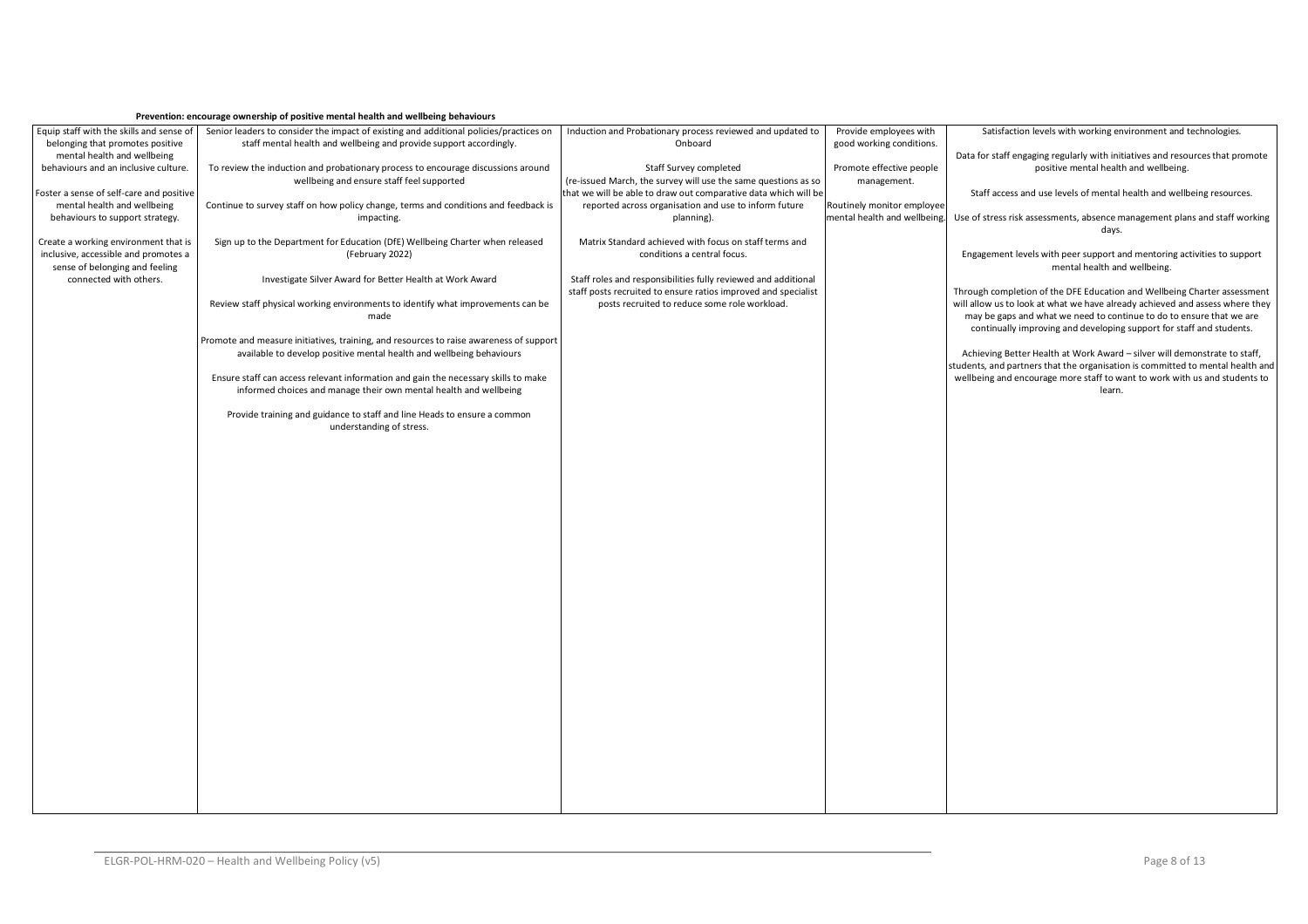|                                           | Early intervention: reducing stigma through early intervention                                                                     |                                                                                           |                              |                                                                                   |
|-------------------------------------------|------------------------------------------------------------------------------------------------------------------------------------|-------------------------------------------------------------------------------------------|------------------------------|-----------------------------------------------------------------------------------|
| Take a proactive approach to              | Make mental health and wellbeing everyone's responsibility                                                                         | Mental Health and Wellbeing communications circulated to                                  | Provide employees with       | Staff feel supported within their workplace.                                      |
| supporting staff at risk of poor mental   |                                                                                                                                    | staff throughout 2021/22.                                                                 | good working conditions.     | (Feeling valued and supported will hopefully ensure that staff remain to work     |
| health, and reducing the stigma           | Ensure mental health and wellbeing are a strategic priority for heads and the Board of                                             |                                                                                           |                              | with us and value our support - monitor reasons why staff leave.)                 |
| associated with mental health and         | Governors.                                                                                                                         | Updated activities and actions feedback given to staff on Health                          | Promote effective people     |                                                                                   |
| wellbeing issues.                         |                                                                                                                                    | and Wellbeing Day                                                                         | management.                  | Staff comfortable disclosing mental health and wellbeing needs                    |
|                                           | Continue to include questions in our annual staff survey around mental health and                                                  |                                                                                           |                              |                                                                                   |
| Develop early interventions to better     | wellbeing to inform future planning and to undertake an analysis of year- on-year                                                  | Ensure feedback is given regularly to SLT and Governor Body on Routinely monitor employee |                              | Staff engaging with equality, diversity, and inclusion training.                  |
| support staff who are at risk of not      | results.                                                                                                                           | progress being made for mental health and wellbeing.                                      | mental health and wellbeing. |                                                                                   |
| performing effectively due to poor        |                                                                                                                                    |                                                                                           |                              | Staff completing mental health first aid training.                                |
| mental health and/or wellbeing.           | Evaluate the effectiveness of current mental health and wellbeing awareness activities                                             | Worked with staff forum stakeholders to fully plan activities                             |                              |                                                                                   |
|                                           | at reducing stigma and promoting timely disclosure.                                                                                | and assess impact on staff.                                                               |                              | The effectiveness of the external support and advisory services supporting staff. |
| Work collaboratively to promote a         |                                                                                                                                    |                                                                                           |                              |                                                                                   |
| common and shared appreciation of         | Actively monitor levels of staff engagement with training.                                                                         | DSL sourced staff mental health first aid training.                                       |                              | Data measuring the retention and absence of staff, caused by stress or mental     |
| mental health and wellbeing to reduce     |                                                                                                                                    |                                                                                           |                              | health and wellbeing issues.                                                      |
|                                           | negative cultural views or opinions that Deliver mental health and wellbeing training to support staff in recognising the signs of | New site, site facilities developed and in development site                               |                              |                                                                                   |
| may exist.                                | poor mental health and wellbeing and wellbeing in colleagues and themselves.                                                       | improvements completed across the organisation                                            |                              |                                                                                   |
|                                           |                                                                                                                                    |                                                                                           |                              |                                                                                   |
|                                           | Encourage staff to share their thoughts, Establish focused Termly Mental Health and Wellbeing, Equality Diversity, and Inclusion   |                                                                                           |                              |                                                                                   |
| feelings, and experiences if they wish to | <b>Steering Group Meetings.</b>                                                                                                    |                                                                                           |                              |                                                                                   |
| do so.                                    |                                                                                                                                    |                                                                                           |                              |                                                                                   |
|                                           | Evaluate the effectiveness of proactive interventions designed to support students                                                 |                                                                                           |                              |                                                                                   |
|                                           | deemed at risk and implement enhancements.                                                                                         |                                                                                           |                              |                                                                                   |
|                                           | Investigate additional support services for staff experiencing mental health and                                                   |                                                                                           |                              |                                                                                   |
|                                           | wellbeing issues.                                                                                                                  |                                                                                           |                              |                                                                                   |
|                                           |                                                                                                                                    |                                                                                           |                              |                                                                                   |
|                                           | Improve procedures for supporting staff identified as susceptible to mental health and                                             |                                                                                           |                              |                                                                                   |
|                                           | wellbeing pressures.                                                                                                               |                                                                                           |                              |                                                                                   |
|                                           |                                                                                                                                    |                                                                                           |                              |                                                                                   |
|                                           |                                                                                                                                    |                                                                                           |                              |                                                                                   |
|                                           |                                                                                                                                    |                                                                                           |                              |                                                                                   |
|                                           |                                                                                                                                    |                                                                                           |                              |                                                                                   |
|                                           |                                                                                                                                    |                                                                                           |                              |                                                                                   |
|                                           |                                                                                                                                    |                                                                                           |                              |                                                                                   |
|                                           |                                                                                                                                    |                                                                                           |                              |                                                                                   |
|                                           |                                                                                                                                    |                                                                                           |                              |                                                                                   |
|                                           |                                                                                                                                    |                                                                                           |                              |                                                                                   |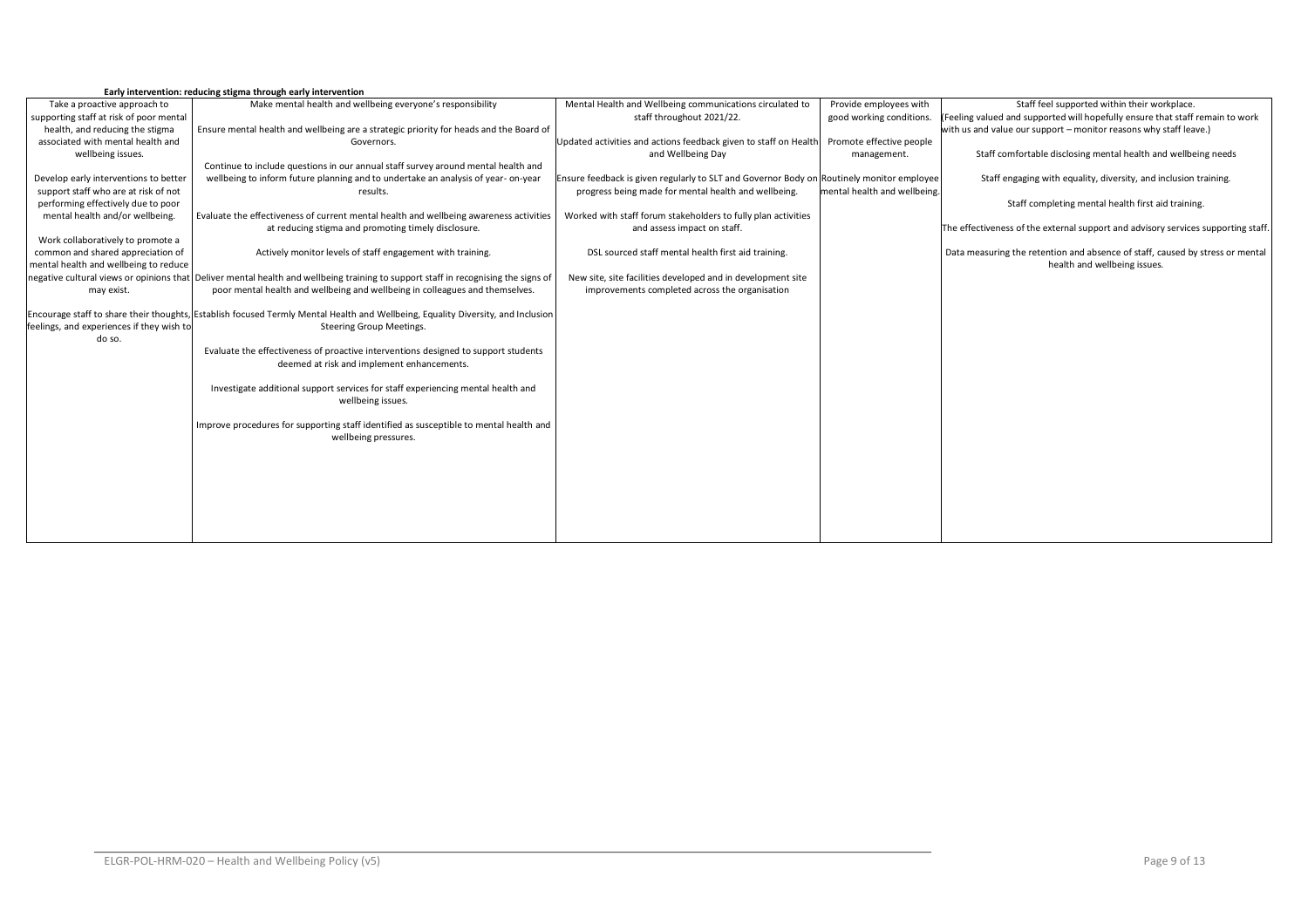#### **Support: delivering effective mental health and wellbeing support services**

|                                          | Support: delivering effective mental health and wendeling support services                            |                                                                    |                               |                                                                                  |
|------------------------------------------|-------------------------------------------------------------------------------------------------------|--------------------------------------------------------------------|-------------------------------|----------------------------------------------------------------------------------|
| Deliver an effective range of support    | Ensure all sites are healthy and safe to work in, promote mental and physical wellbeing.              | Ongoing access to counselling for both staff and students          | Ensure provision of tailored  | Having a workforce that feels supported will ensure that our students are        |
| services that meet the diverse needs of  |                                                                                                       | throughout in place.                                               | in-house mental health        | supported - (feedback from learner forum will show some evidence of this).       |
| our staff.                               | Enhance the support available to staff and increase awareness of and participation in                 |                                                                    | support and signposting to    |                                                                                  |
|                                          | wellbeing activities and initiatives                                                                  | Diverse activities are available as part of Staff Development that | clinical help.                | The monitoring of provision of tailored in-house mental health support and       |
| Ensure that our services are delivered   |                                                                                                       | focus on mental health and wellbeing.                              |                               | signposting to clinical help to measure impact.                                  |
| in a timely, personalised, and effective | Demonstrate our commitment to investing in mental health and well- being through the                  |                                                                    | Produce and implement and     |                                                                                  |
| manner to meet the range of needs of     | implementation of key activities and initiatives.                                                     | Continue to share updates with staff (termly).                     | communicate a mental          | Through 1:1s with a health provision will help the organisation to identify key  |
| our staff.                               |                                                                                                       |                                                                    | health at work strategy.      | themes and tailor relevant support for staff.                                    |
|                                          | Work with Occupational Health and Health & Safety colleagues we will commit to                        | Health and Wellbeing specific calendar shared monthly.             |                               |                                                                                  |
| Provide the necessary support networ     | training Heads on completing, reviewing, and undertaking individual stress risk                       |                                                                    | Develop mental health         | Perceived gaps and deficiencies in mental health and wellbeing resources.        |
| to our staff to help them deal with      | assessments deal with work-related stress issues.                                                     | Heads are confident and supported / equipped to respond to         | awareness among               |                                                                                  |
| complex situations.                      |                                                                                                       | concerns within their own teams.                                   | employees.                    | Informal and formal survey feedback on signposting of policies and procedures.   |
|                                          | Review / update current mental health, wellbeing and disability resources and their                   |                                                                    |                               |                                                                                  |
|                                          | effectiveness to support staff.                                                                       | Review current procedures that support all our vulnerable          | Promote effective people      | Informal and formal feedback on the awareness of policies.                       |
|                                          |                                                                                                       | students to ensure staff are aware of the support available to     | management.                   |                                                                                  |
|                                          | Review how mental health and wellbeing resources, policies and procedures are<br>signposted to staff. | them.                                                              | The monitoring of provision   | Successful integration of emotional resilience skills, strategies, and guidance. |
|                                          |                                                                                                       | Delivered complementary mental health and wellbeing                | of tailored in-house mental   | The number of associated staff mental health and wellbeing resource /            |
|                                          | Deliver whole Organisation awareness-raising activities designed to engage staff with                 | resources / communications to staff                                | health support and            | communication releases.                                                          |
|                                          | mental health and wellbeing resources and policies.                                                   |                                                                    | signposting to clinical help. |                                                                                  |
|                                          |                                                                                                       |                                                                    |                               | Staff feedback on confidence levels and competence in dealing with distressed    |
|                                          | Work collaboratively to promote and share inclusive learning and teaching practices.                  |                                                                    |                               | and vulnerable students.                                                         |
|                                          |                                                                                                       |                                                                    |                               |                                                                                  |
|                                          | Implement a skills-based framework within 1:1 review that helps staff identify and                    |                                                                    |                               | Occupational Health Technician to support broad range of health and wellbeing    |
|                                          | engage with sensitive and emotive topics.                                                             |                                                                    |                               | activities across organisation.                                                  |
|                                          |                                                                                                       |                                                                    |                               |                                                                                  |
|                                          | Review/expand the offer included as part of the wellbeing calendar of events and seek                 |                                                                    |                               |                                                                                  |
|                                          | feedback accordingly.                                                                                 |                                                                    |                               |                                                                                  |
|                                          |                                                                                                       |                                                                    |                               |                                                                                  |
|                                          | Improve guidance, training, and the provision of individual and group support for all                 |                                                                    |                               |                                                                                  |
|                                          | student-facing staff on dealing with students in crisis.                                              |                                                                    |                               |                                                                                  |
|                                          |                                                                                                       |                                                                    |                               |                                                                                  |
|                                          | Allocate budget line to ensure that there is dedicated funding to support continued                   |                                                                    |                               |                                                                                  |
|                                          | development of staff mental health and wellbeing throughout 2021/22.                                  |                                                                    |                               |                                                                                  |
|                                          |                                                                                                       |                                                                    |                               |                                                                                  |
|                                          | Investigate establishing specific Health and Wellbeing Coach within curriculum to                     |                                                                    |                               |                                                                                  |
|                                          | support staff and students                                                                            |                                                                    |                               |                                                                                  |
|                                          |                                                                                                       |                                                                    |                               |                                                                                  |
|                                          | Investigate recruitment of Occupational Health staff                                                  |                                                                    |                               |                                                                                  |
|                                          |                                                                                                       |                                                                    |                               |                                                                                  |
|                                          |                                                                                                       |                                                                    |                               |                                                                                  |
|                                          |                                                                                                       |                                                                    |                               |                                                                                  |
|                                          |                                                                                                       |                                                                    |                               |                                                                                  |
|                                          |                                                                                                       |                                                                    |                               |                                                                                  |
|                                          |                                                                                                       |                                                                    |                               |                                                                                  |
|                                          |                                                                                                       |                                                                    |                               |                                                                                  |
|                                          |                                                                                                       |                                                                    |                               |                                                                                  |
|                                          |                                                                                                       |                                                                    |                               |                                                                                  |
|                                          |                                                                                                       |                                                                    |                               |                                                                                  |
|                                          |                                                                                                       |                                                                    |                               |                                                                                  |
|                                          |                                                                                                       |                                                                    |                               |                                                                                  |
|                                          |                                                                                                       |                                                                    |                               |                                                                                  |
|                                          |                                                                                                       |                                                                    |                               |                                                                                  |
|                                          |                                                                                                       |                                                                    |                               |                                                                                  |
|                                          |                                                                                                       |                                                                    |                               |                                                                                  |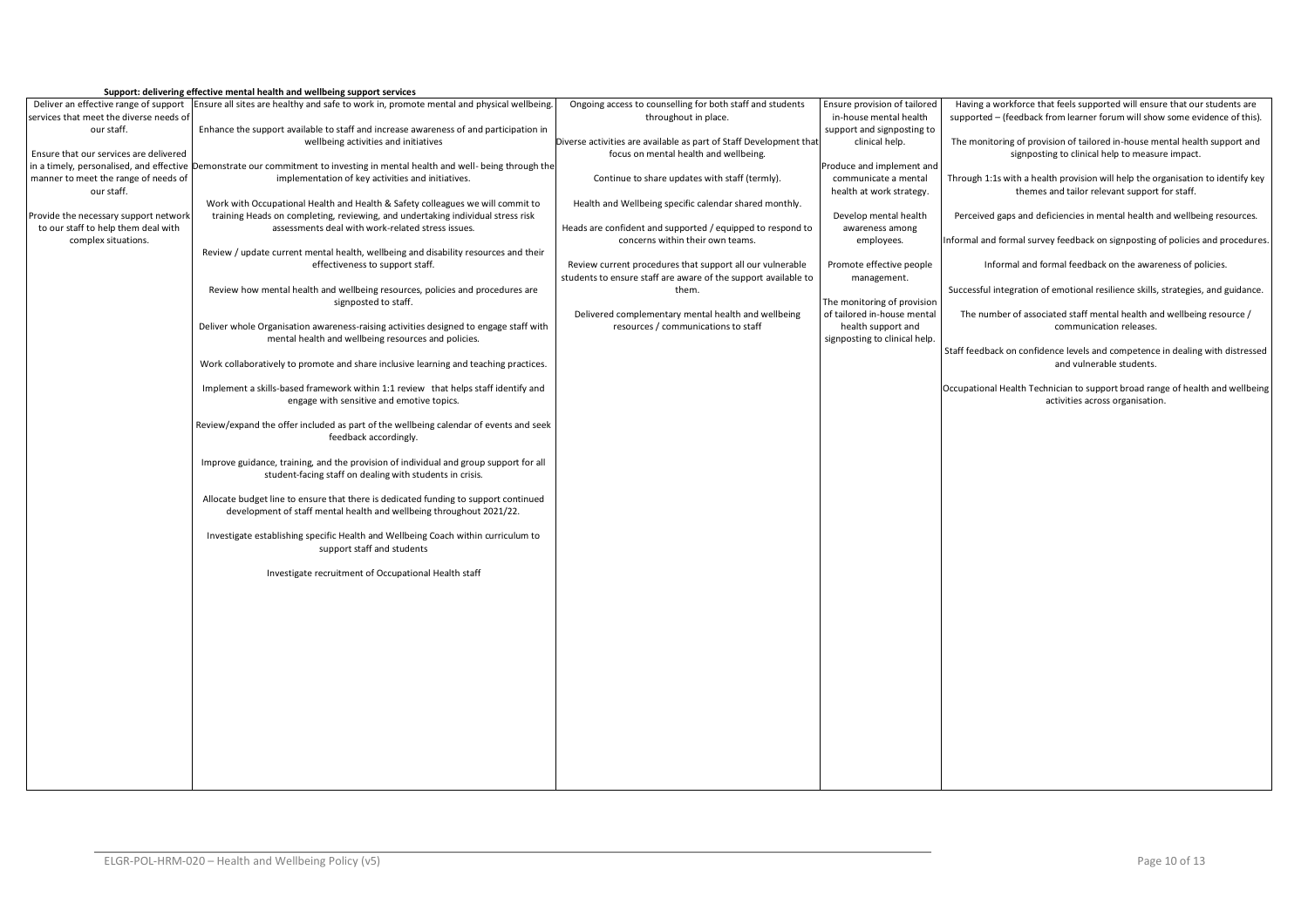|  | Staff: supporting the mental health and wellbeing needs of staff |
|--|------------------------------------------------------------------|
|  |                                                                  |

| Ensure the mental health and wellbeing | Ensure staff are appropriately trained to understand mental health and wellbeing       | Invested in our software with a view to developing a mental    | Increase transparency and    | Having a bespoke training offer for staff demonstrates further our commitment    |
|----------------------------------------|----------------------------------------------------------------------------------------|----------------------------------------------------------------|------------------------------|----------------------------------------------------------------------------------|
| needs of staff are proactively         | issues; to offer support and guidance and to signpost staff as appropriate.            | health specific area.                                          | accountability through       | to ensure that they have the knowledge and skill hopefully helping to create a   |
| recognised and addressed, for their    |                                                                                        |                                                                | internal and external        | healthy workforce.                                                               |
| benefit.                               | Explore ways in which our current online offer can been enhanced to include specific   | All staff online have access to NOS mental health awareness    | reporting.                   |                                                                                  |
|                                        | mental health and wellbeing topics.                                                    | training.                                                      | Demonstrate accountability   | Staff Survey will be re-issued to staff in January 2022, the survey will use the |
| Promote good mental health and         |                                                                                        |                                                                |                              | same questions as January 2021 so that we will be able to draw out               |
| wellbeing for all staff and provide    | Consistently monitor feedback from staff development activities to ensure that         | Ongoing access to counselling for both staff and students      | Improve the disclosure       | comparative data which will be reported across organisation and used to inform   |
| training and support at their time of  | activities are fit for purpose and relevant.                                           | throughout in place.                                           | process.                     | future planning.                                                                 |
| need, irrespective of where they are   |                                                                                        |                                                                |                              |                                                                                  |
| based.                                 | Ensure overall training and development offer re mental health is purposeful and       | Ongoing activities available as part of Staff Development that | Ensure provision of tailored | Staff accessing additional support services provided by external providers.      |
|                                        | supports staff development and skills                                                  | focus on mental health and wellbeing.                          | in-house mental health       |                                                                                  |
| Create a positive working environment  |                                                                                        |                                                                | support and signposting to   |                                                                                  |
| that will promote active staff         | Work with external providers to support staff with their mental health and wellbeing.  | Continue to share with staff updates (termly).                 | clinical help.               | Staff engagement levels with the mental health and wellbeing communications.     |
| engagement, help to enhance            |                                                                                        |                                                                |                              |                                                                                  |
| performance, and in turn, contribute   | Promote, monitor, and review levels of engagement with online and face-to-face         | Health and Wellbeing specific calendar shared monthly.         | Produce and implement and    |                                                                                  |
| towards maximising the student         | training to help maintain a good understanding of mental health and wellbeing matters. |                                                                | communicate a mental         | Staff satisfaction and confidence levels in handling mental health and wellbeing |
| experience.                            |                                                                                        | Workload allocation review completed.                          | health at work plan.         | issues.                                                                          |
|                                        | Deliver health and wellbeing communications that empower and motivate staff to         |                                                                |                              |                                                                                  |
|                                        | engage with this topic.                                                                |                                                                | Develop mental health        | Review of policy content and use completed, and recommendations made to          |
|                                        |                                                                                        |                                                                | awareness among              | reduce days lost through poor mental health and wellbeing.                       |
|                                        | Ensure Heads are appropriately trained regarding mental health and wellbeing support   |                                                                | employees.                   |                                                                                  |
|                                        | for staff.                                                                             |                                                                |                              | Equality impact analysis developed and implemented.                              |
|                                        |                                                                                        |                                                                | Promote effective people     |                                                                                  |
|                                        | Evaluate organisation policies that contribute to positive wellbeing                   |                                                                | management.                  |                                                                                  |
|                                        | Implement an equality impact analysis that considers mental health and wellbeing       |                                                                | The monitoring of            |                                                                                  |
|                                        | issues for staff.                                                                      |                                                                | provision of tailored in-    |                                                                                  |
|                                        |                                                                                        |                                                                | house mental health          |                                                                                  |
|                                        | All heads to complete face to face training on managing mental health in the workplace |                                                                | support and signposting to   |                                                                                  |
|                                        |                                                                                        |                                                                | clinical help.               |                                                                                  |
|                                        |                                                                                        |                                                                |                              |                                                                                  |
|                                        |                                                                                        |                                                                |                              |                                                                                  |
|                                        |                                                                                        |                                                                |                              |                                                                                  |
|                                        |                                                                                        |                                                                |                              |                                                                                  |
|                                        |                                                                                        |                                                                |                              |                                                                                  |
|                                        |                                                                                        |                                                                |                              |                                                                                  |
|                                        |                                                                                        |                                                                |                              |                                                                                  |
|                                        |                                                                                        |                                                                |                              |                                                                                  |
|                                        |                                                                                        |                                                                |                              |                                                                                  |
|                                        |                                                                                        |                                                                |                              |                                                                                  |
|                                        |                                                                                        |                                                                |                              |                                                                                  |
|                                        |                                                                                        |                                                                |                              |                                                                                  |
|                                        |                                                                                        |                                                                |                              |                                                                                  |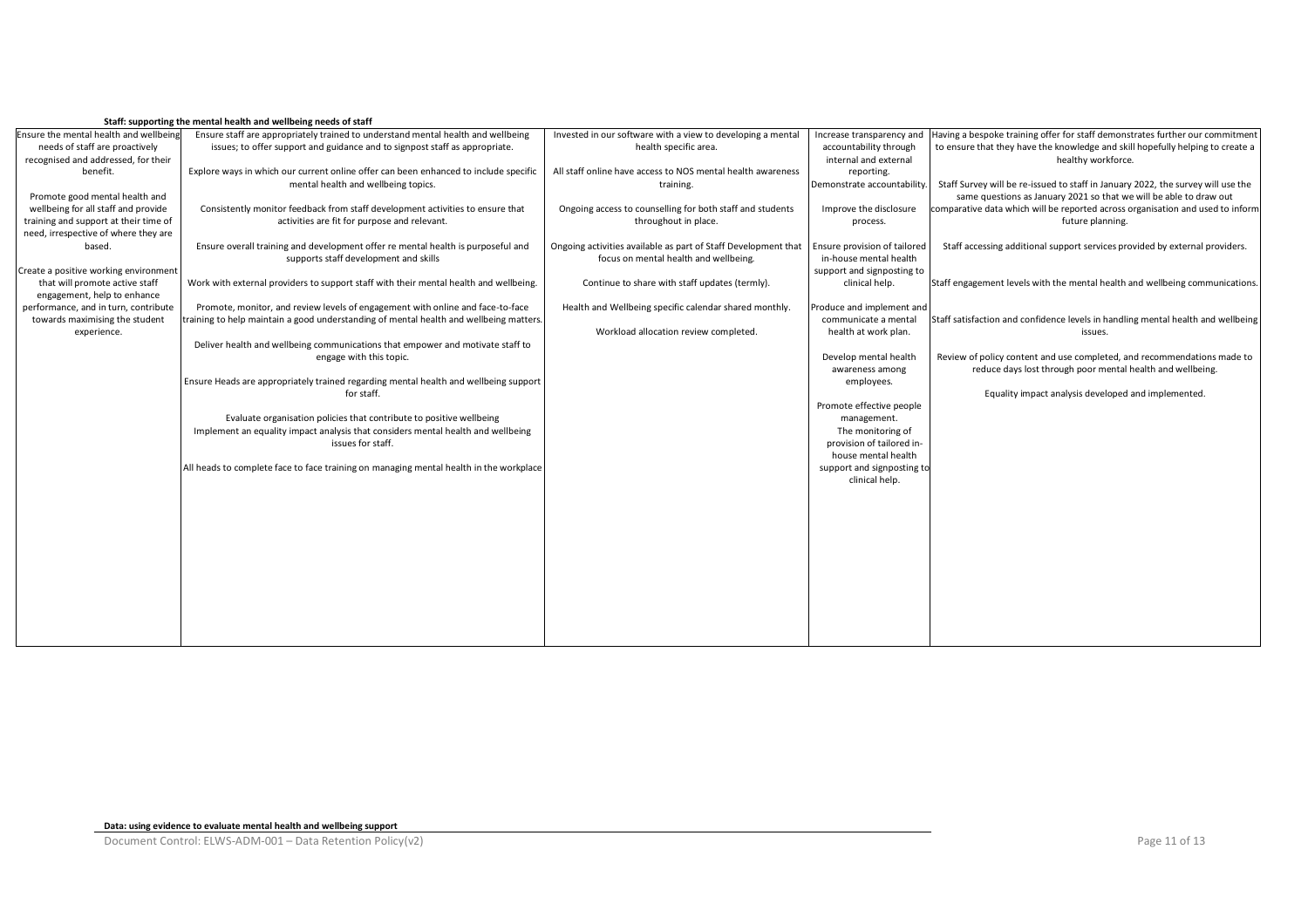| Use data, and research to evaluate the | Ensure staff are appropriately trained to understand mental health and wellbeing      | Invested in our software with a view to developing a mental   | Routinely monitor          | Having a bespoke training offer for staff demonstrates our commitment to          |
|----------------------------------------|---------------------------------------------------------------------------------------|---------------------------------------------------------------|----------------------------|-----------------------------------------------------------------------------------|
| effectiveness and impact of mental     | issues; to offer support and guidance and to signpost staff as appropriate.           | health specific area.                                         | employee mental health     | ensure that they have the knowledge and skills to create a healthy workforce.     |
| health and wellbeing interventions and |                                                                                       |                                                               | and wellbeing.             |                                                                                   |
| support impact                         | Exploring ways in which our current online offer can been developed to include mental | Matrix Standard achieved with focus on staff terms and        |                            | Baseline data established and systematically used to inform future activities.    |
|                                        | health and wellbeing.                                                                 | conditions a central focus.                                   | Promote effective people   |                                                                                   |
| Data and research compliment mental    |                                                                                       |                                                               | management.                | Improved levels of mental health and wellbeing provision to staff.                |
| health and wellbeing support, because  | Consistently monitor feedback from staff development activities to ensure health and  | Worked with staff forum stakeholders to fully plan activities |                            |                                                                                   |
| by evaluating the demand for,          | wellbeing activities are fit for purpose and relevant.                                | and assess impact on staff.                                   | The monitoring of          | An established, annual mental health and wellbeing review process.                |
| engagement with, and effectiveness of  |                                                                                       |                                                               | provision of tailored in-  |                                                                                   |
| our mental health and wellbeing        | Ensure overall training and development offer re mental health is purposeful and      | All staff have online access to Databridge dashboard          | house mental health        | Evaluation of the level of staff knowledge, their skills, attitudes, and training |
| support strategies.                    | supports staff development and skills                                                 |                                                               | support and signposting to | needs.                                                                            |
|                                        |                                                                                       |                                                               | clinical help              |                                                                                   |
| Improve the effectiveness and impact   | Establish baseline data on trends associated with mental health and wellbeing to      |                                                               |                            |                                                                                   |
| of our approach in the future.         | identify areas in need of additional interventions.                                   |                                                               |                            |                                                                                   |
|                                        |                                                                                       |                                                               |                            |                                                                                   |
|                                        | Monitor trends annually within and between staff to determine the effectiveness of    |                                                               |                            |                                                                                   |
|                                        | different interventions.                                                              |                                                               |                            |                                                                                   |
|                                        |                                                                                       |                                                               |                            |                                                                                   |
|                                        | Monitor and track data mapped to the health and wellbeing of staff.                   |                                                               |                            |                                                                                   |
|                                        |                                                                                       |                                                               |                            |                                                                                   |
|                                        | Improve staff awareness of and engagement with Databridge dashboard that provides     |                                                               |                            |                                                                                   |
|                                        | insight into mental health and wellbeing and wellbeing data.                          |                                                               |                            |                                                                                   |
|                                        |                                                                                       |                                                               |                            |                                                                                   |
|                                        | Use data to target timely interventions to students who have declared mental health   |                                                               |                            |                                                                                   |
|                                        | and wellbeing issues and are at risk of non-completion.                               |                                                               |                            |                                                                                   |
|                                        |                                                                                       |                                                               |                            |                                                                                   |
|                                        |                                                                                       |                                                               |                            |                                                                                   |
|                                        |                                                                                       |                                                               |                            |                                                                                   |
|                                        |                                                                                       |                                                               |                            |                                                                                   |
|                                        |                                                                                       |                                                               |                            |                                                                                   |
|                                        |                                                                                       |                                                               |                            |                                                                                   |
|                                        |                                                                                       |                                                               |                            |                                                                                   |
|                                        |                                                                                       |                                                               |                            |                                                                                   |
|                                        |                                                                                       |                                                               |                            |                                                                                   |
|                                        |                                                                                       |                                                               |                            |                                                                                   |
|                                        |                                                                                       |                                                               |                            |                                                                                   |
|                                        |                                                                                       |                                                               |                            |                                                                                   |
|                                        |                                                                                       |                                                               |                            |                                                                                   |
|                                        |                                                                                       |                                                               |                            |                                                                                   |
|                                        |                                                                                       |                                                               |                            |                                                                                   |
|                                        |                                                                                       |                                                               |                            |                                                                                   |
|                                        |                                                                                       |                                                               |                            |                                                                                   |